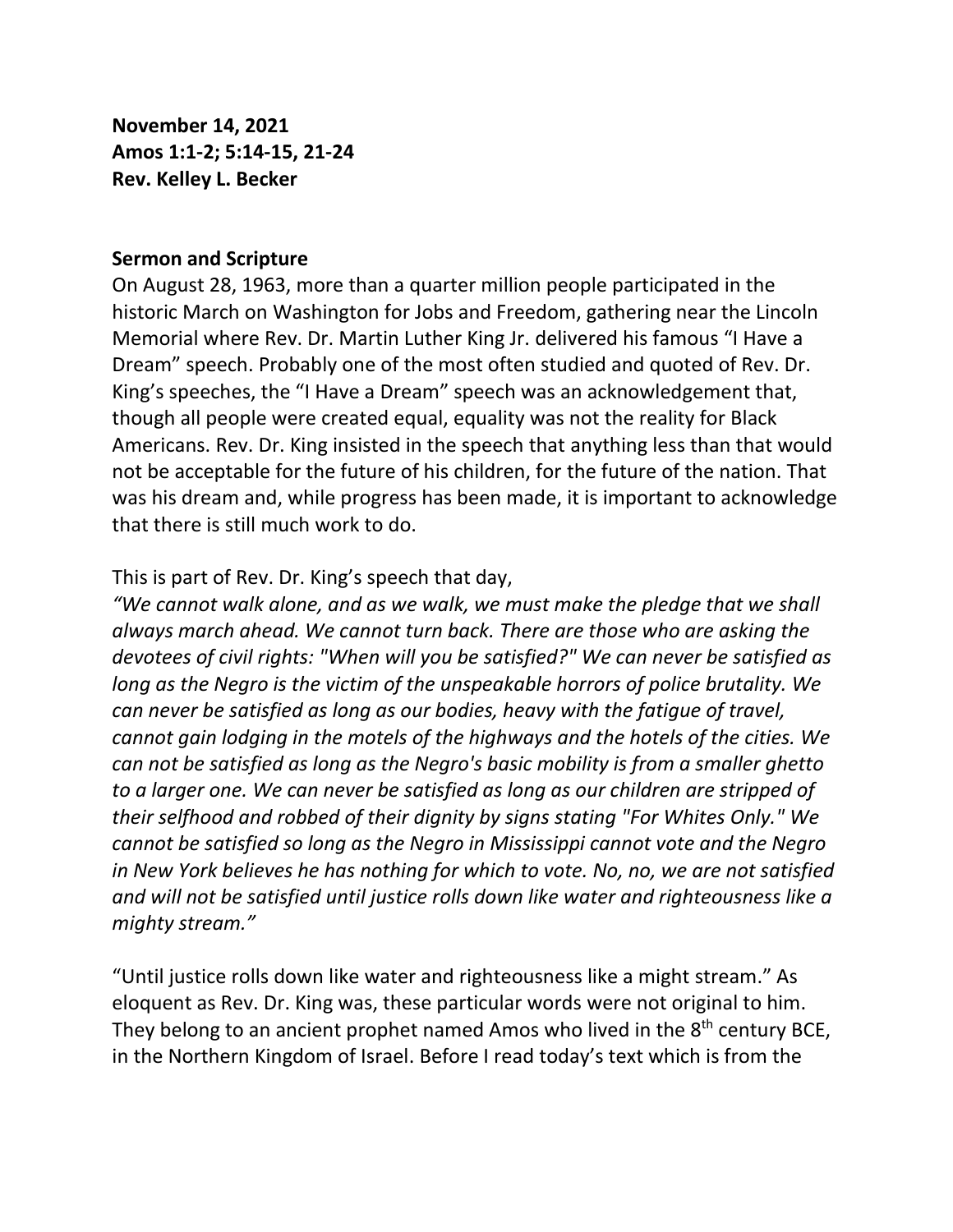book of Amos, I want to connect it to the story of the prophet Elijah whom we talked about last week.

As we discussed, Elijah worked in the northern kingdom of Israel, attempting to bring the king, and therefore the nation, back to being faithful to and honoring their covenant with God. Remember at the end of the 1 Kings text we read last week, we heard the story of how God spoke to Elijah in the silence on the mountain. God told him to go back and anoint a new king in Syria, and then a new king in Israel, and finally a new prophet to carry-on the work Elijah had started. Elijah did that. The prophet he anointed was Elisha, who became a successful prophet, speaking truth the community needed to hear. Elisha was pretty convincing and performed some cool miracles, but in spite of that, the kings persisted in their unfaithfulness, as kings will do.

With today's text, we shift gears a bit in our study of the Hebrew Bible. Up until this point, throughout the fall, we have been reading stories primarily. In the prophetic writings, we find oracles, hymn fragments, and sayings. Through these writings we can see how Amos and the other prophets pursued the hearts of kings and elites who benefited from the injustice and corruption present, while the ordinary people suffered.

With that, this is Amos 1:1-2 and Amos 5:14-15 and 21-24:

The words of Amos, who was among the shepherds of Tekoa, which he saw concerning Israel in the days of King Uzziah of Judah and in the days of King Jeroboam son of Joash of Israel, two years before the earthquake. **<sup>2</sup>** And he said:

The Lord roars from Zion,

and utters his voice from Jerusalem;

the pastures of the shepherds wither,

and the top of Carmel dries up.

Seek good and not evil,

that you may live;

and so the Lord, the God of hosts, will be with you,

just as you have said.

**<sup>15</sup>**Hate evil and love good, and establish justice in the gate;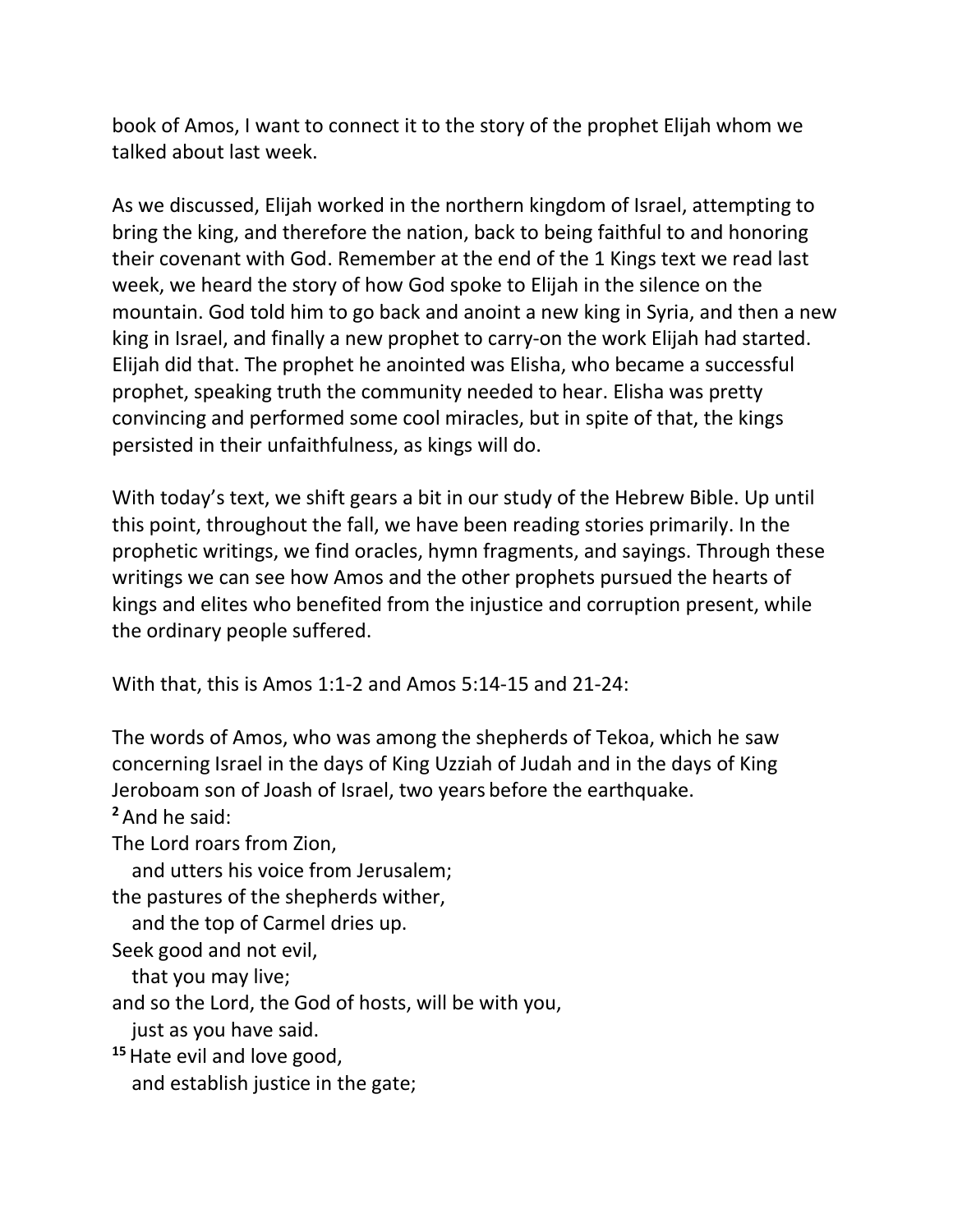it may be that the Lord, the God of hosts,

- will be gracious to the remnant of Joseph.
- I hate, I despise your festivals,
- and I take no delight in your solemn assemblies.
- **<sup>22</sup>** Even though you offer me your burnt offerings and grain offerings, I will not accept them;
- and the offerings of well-being of your fatted animals I will not look upon.
- **<sup>23</sup>** Take away from me the noise of your songs;
	- I will not listen to the melody of your harps.
- **<sup>24</sup>** But let justice roll down like waters,
	- and righteousness like an ever-flowing stream.

When Amos was prophesying, Israel was enjoying a time of relative peacefulness, which generally meant prosperity in the ancient world. Amos wrote before the Assyrians became a serious threat to the nation. You would think that if the country was not being threatened or torn apart by war, if the men were home working instead of off fighting, if people weren't surrounded by death and destruction, life would be good for everyone. Unfortunately, that was not the case for many of the people in Israel in the mid-8<sup>th</sup> century. In Amos 1:2, we read that God roars like an angry lion---and the sound of God's voice speaking rage and judgement has an adverse effect on the environment as the shepherd's pastures wither and the top of Mt. Carmel dries up. It is as if the earth was grieving because of the ways in which human beings are treating other human beings. Throughout the book of Amos, that is the chief problem and the behavior trying to be corrected.

Later, in chapter 5, the prophet continues his admonishment with the command to "seek good and not evil that you may live," and he equates God's presence with the people's ability to treat each other equitably, to create and maintain a just society. When justice is present, God draws near. Knowing we need all the help we can get; the prophet provided a concrete example of what it means to "hate evil and love good," by suggesting that a good place to start would be by making sure there is justice at the gate. In ancient Israel, city gates were places of central activity. It was at the city gates that important business transactions were made, court was convened, and public announcements were heralded. Sadly, the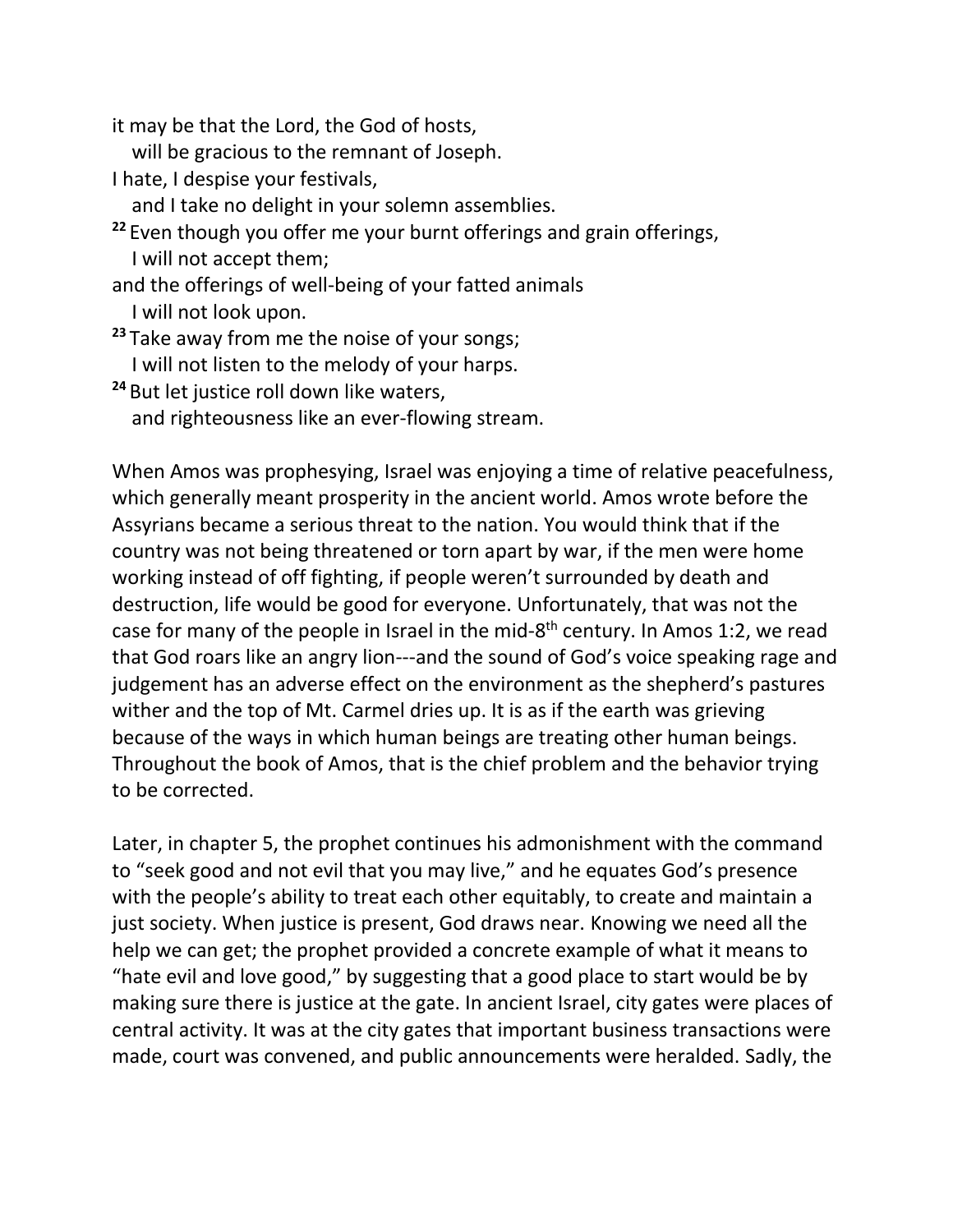gate was the place where the most vulnerable people, the ones with nobody to represent them, were particularly susceptible to injustice.

That ought to sound a bit familiar to us for data shows that the ones in our court system who cannot afford to pay for representation do not fair as well as people who have the means to pay an attorney. According to the Oklahoma Coalition to Abolish the Death Penalty, "Over 99% of the people on death row are indigent...Persons of all income levels commit murder, but poor people are the primary recipients of the death penalty."<sup>1</sup> Here in Oklahoma, we can see this playing out in really horrifying ways as the state has resumed carrying out death penalty sentences, following a six-year pause in which the state was supposed to implement safeguards to make killing people more humane. The irony of that statement is staggering. Based on last month's third consecutive botched execution, in which John Marion Grant convulsed and vomited as he died, we can assume the pause did not yield its desired results.

Despite all this, Oklahoma is pushing forward with its plan to execute six more people in the coming months. The ones the state succeeds in killing will, effectively, be human test subjects in that whatever pain they suffer in death will be collected as evidence in upcoming court battles that they will not be alive to participate in. If ever there was evil for people of faith to hate (to borrow Amos' words), it is the state-sanctioned practice of killing people, a practice that disproportionately affects poor people and people of color, which is the very definition of injustice. You would think Christians would be making a lot of noise about this, but that is not the case.

According to a 2014 Public Religion Research poll, 59% of Evangelical Protestants surveyed prefer the use of the death penalty to life in prison, without the possibility of parole, as a sentence for people who are convicted of murder. Mainline Protestants don't feel much differently with 52% preferring the death penalty to life imprisonment. In a surprise to literally no one, Black and Hispanic Protestants are far less likely to support the death penalty at 25% and 24% respectively.<sup>2</sup> Gee, I wonder why people of color can't get on board with it?

<sup>1</sup> https://okcadp.org/public-education/educational-resources/facts-about-the-death-penalty/

<sup>2</sup> https://deathpenaltyinfo.org/facts-and-research/religious-statements/opinion-polls-death-penalty-support-andreligion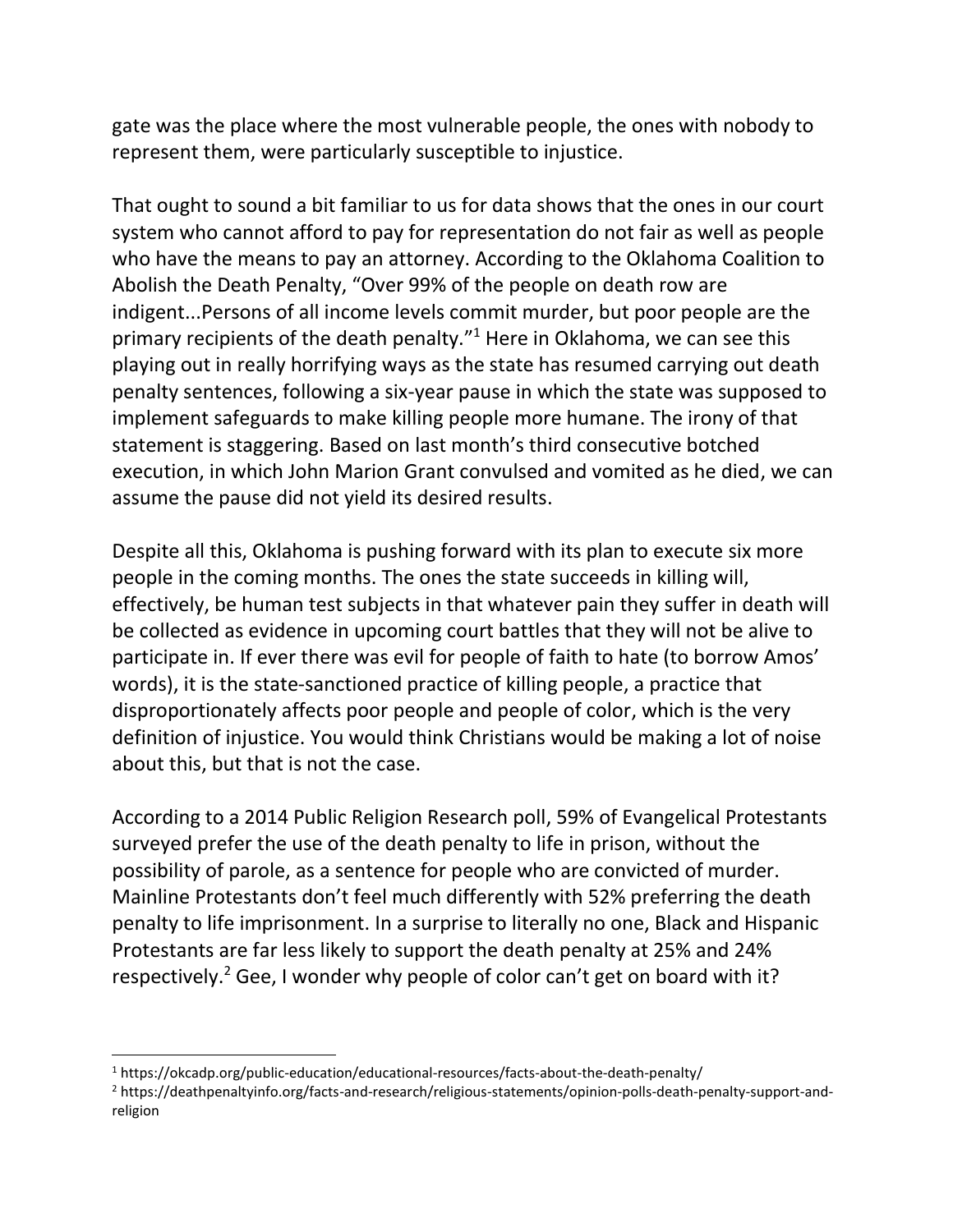We are thousands of years removed from Amos' day yet the world in which we live is still very much like Amos' ancient world when it comes to injustice and his indictment of us, as people of God, still applies. We don't always stand up for the ones who are vulnerable, or fight for justice for the ones who are being silenced, especially if they aren't right here where we can see them and know them. For people with significant privilege, at times injustice is out of our immediate sight and experience, so it ends up out of our minds too. And we don't like it when we are confronted by that. I mean…we are good people. We go to church.

In the last 18 months, churches all over the world have been forced to figure out what being church really is. Traditionally, a lot us have understood "church" as worship. And our measure of faithfulness is how often we come to worship and what we think of the worship-style. Amos' text does not say worship isn't important, but it does say that worship is a poor substitute for justice,

"I hate, I despise your festivals,

and I take no delight in your solemn assemblies.

- **<sup>22</sup>** Even though you offer me your burnt offerings and grain offerings, I will not accept them;
- and the offerings of well-being of your fatted animals
	- I will not look upon.
- **<sup>23</sup>** Take away from me the noise of your songs;
	- I will not listen to the melody of your harps."

On other words, don't come to worship instead of dismantling systems of injustice, treating your neighbors with compassion, or sharing what you have with others. That's hypocrisy. And God doesn't like it. Neither do our neighbors who are watching us, some of whom have already been hurt by the church. I force myself to think about this every week. I pick out the main point of my sermon or the lyric that stands out to me in one of the songs we sing, and I ask myself, what would the person who called for help this week or the church member who came to me with a concern, think if they heard me saying or singing those words? Would they call me a hypocrite when they heard me sing, "You'll find love that's waiting here for you. There's a family reaching out for you, you'll find love outpoured…" To be clear, they would definitely say I can't carry a tune. But I hope they would also say that my actions reflect what I say I believe about God and human beings.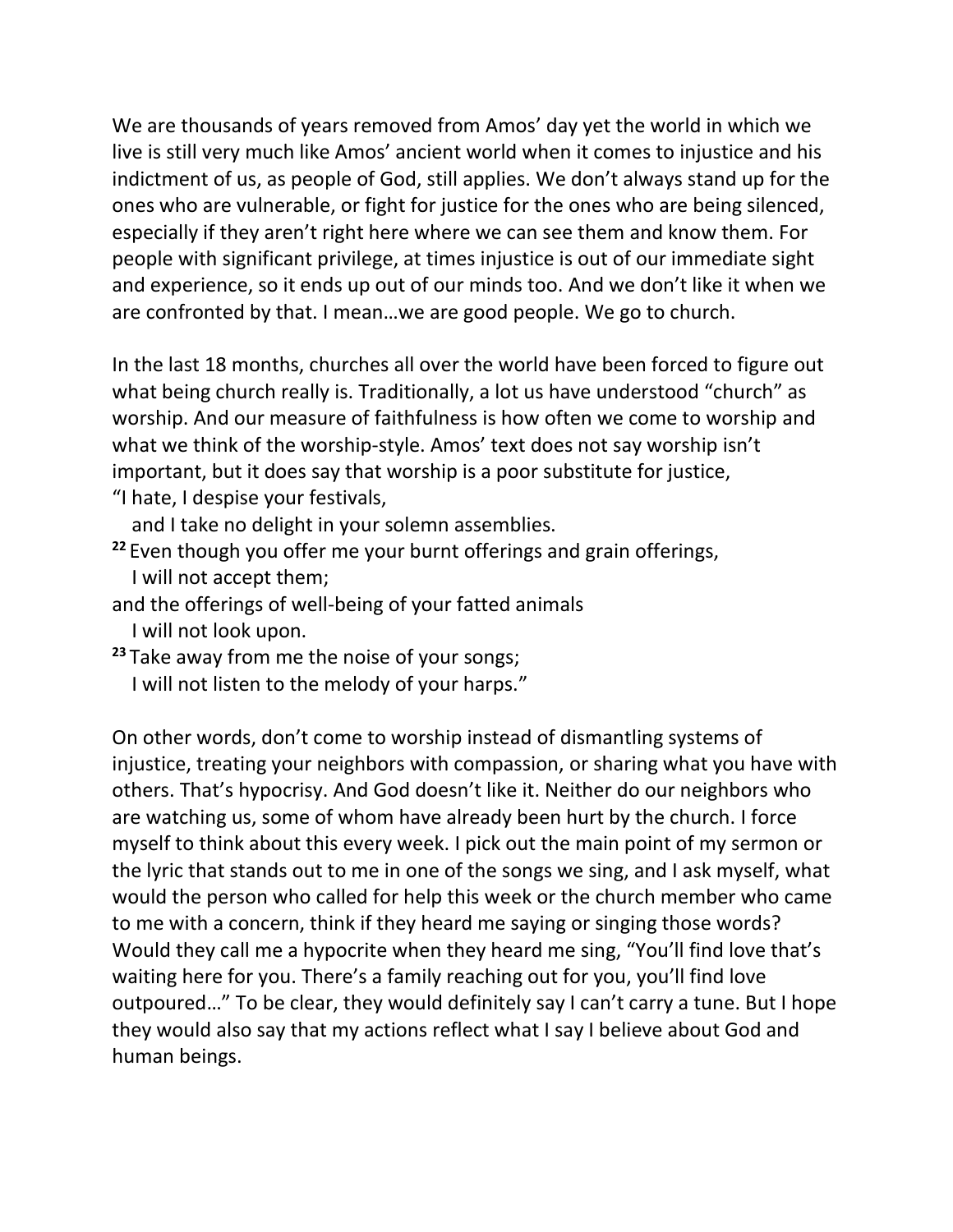A couple weeks ago, the children in Worship and Wonder heard the story of Solomon building the Temple in Jerusalem. They learned that, in many ways, the Temple was like our church building. Each week, after the story is told, the children are invited to wonder about it. That day, the storyteller said, "I wonder what the people did inside the Temple." One child said, "I think they did things to help people in the community in the Temple." Friends, that's what our children think church is about! DCC is not a community of perfect people, but we are nailing it when it comes to teaching our young people about God and God's love.

Today's text ends with the words we began with, the words spoken by Rev. Dr. King in his "I Have a Dream Speech, "But let justice roll down like waters, and righteousness like an ever-flowing stream." For Amos' hearers, who lived in a world in which drought and the absence of rain was normal, the water imagery here must have been quite compelling. Unlike us, they did not turn on their faucets and get water. There were not an abundance of lakes and ponds from which to draw. There were community wells and dry riverbeds or streambeds that only contained water when there was a heavy rain. The kind of abundance that Amos talked about would have been nothing more than a dream or a miracle. But that miracle, should it happen, that dream should it come true, would have changed the lives of all the people, rich and poor, old and young, and everyone in between.

Amos compared this abundance with justice and righteousness. His point was not just that faithfulness leads to these things, but that just as everyone would benefit if water was abundant, everyone will benefit when justice prevails. And the opposite is true too; everyone is wounded by injustice, whether they are the oppressed or the oppressor. And those really are the only two choices. The ones who are oppressed are obviously wounded because they are kept on the outside and disproportionately affected by disease and flaws in the criminal justice, healthcare, and education systems. But the ones who maintain the status quo, the ones who are silent or who pretend they are neither oppressed or oppressor and the ones who actively participate in the injustice around us, they (we) are wounded too.

We are wounded because it keeps us from right relationships, with our neighbors and with God. We were not created to be distant from one another, to be above or below each other, to sit on the outside, looking in. We were created for love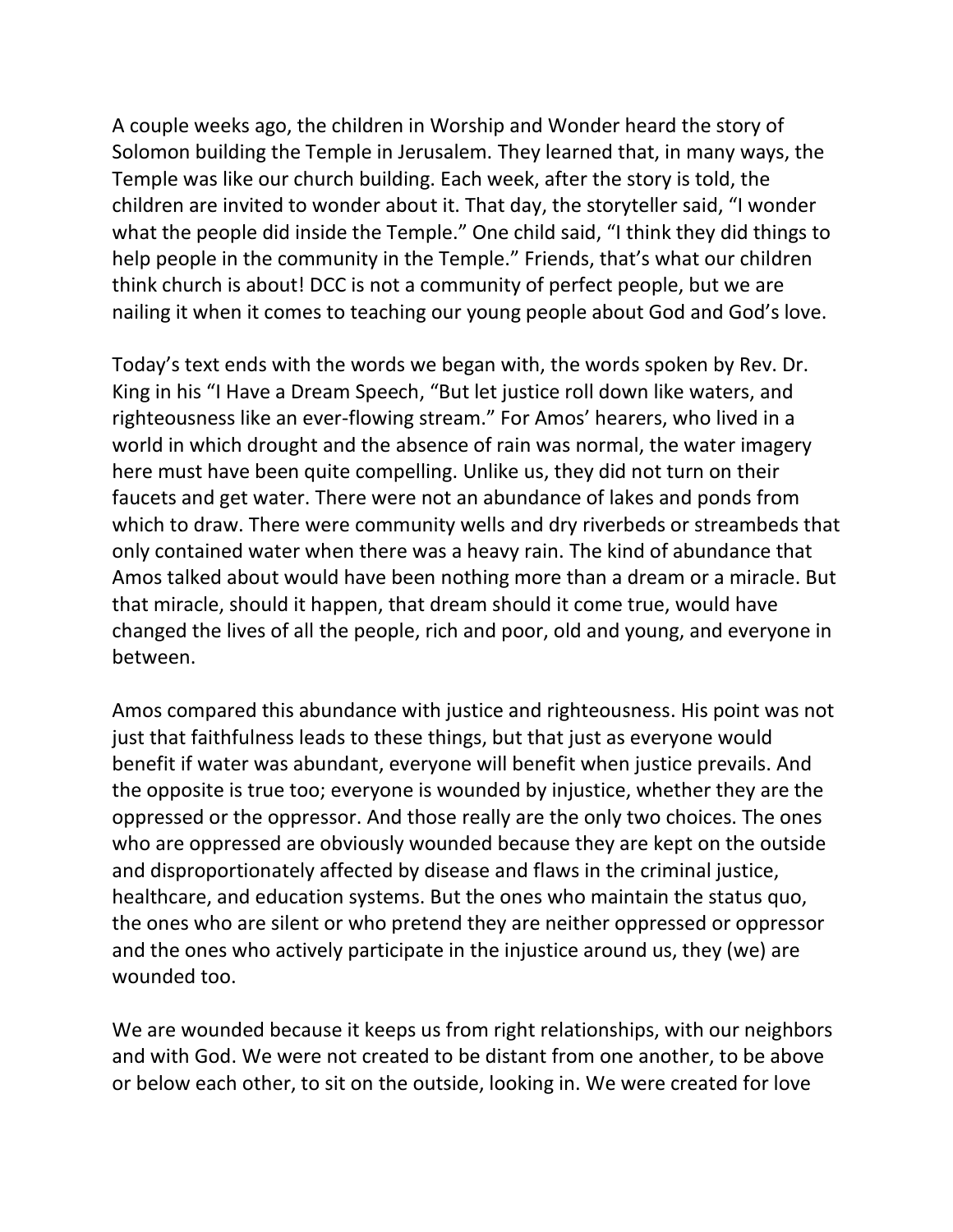and for community. Injustice robs all of us of beloved community. The King Center explains Beloved Community like this, "Dr. King's Beloved Community is a global vision in which all people can share in the wealth of the earth. In the Beloved Community, poverty, hunger and homelessness will not be tolerated…Racism and all forms of discrimination, bigotry and prejudice will be replaced by an allinclusive spirit of sisterhood and brotherhood."<sup>3</sup> That is the world God dreams about. That is the world we are called to create.

Creating Beloved Community is work we can all do. It is work we are doing together. When we teach a child, through word and deed, that "church" is about serving others, we work toward Beloved Community. When we explain to our neighbor what it is for DCC to be open and affirming, we work toward Beloved Community. When we give our time and our talent and our money to our community partners and our shared ministry, we work toward Beloved Community.

Amos' words are harsh, especially for people, like a lot of us, who see ourselves as very engaged in bringing about justice. But I hope we can also see his words as encouragement and hope. He calls for a radical shift in the way God's people were living. This season of COVID has caused all of us to shift. We have been reminded that being "church" is not about gathering in the same place, at the same time on Sunday morning. We have been reminded that how we treat each other and how we share what we have are far more important than how we worship.

The lesson for churches in this pandemic has been that Sunday mornings are no longer the main event. But the truth is, corporate worship was never supposed to be the main event. It was supposed to be an outpouring of gratitude for our lives beyond these walls. It was supposed to remind us that we are not alone in our hope for a different world, and to inspire and equip us to live into who we were created to be. Worship is important, but it is not why we were created. We were created to take of the earth and to take care of each other. And when we fail to do that, our worship is the proverbial clanging gong to the One who created us.

So, the word of hope and encouragement, I think, is that while a lot has changed about our life together, maybe some of it has been change for the better. Maybe

<sup>3</sup> https://www.huffpost.com/entry/the-beloved-community-dr-\_b\_4583249